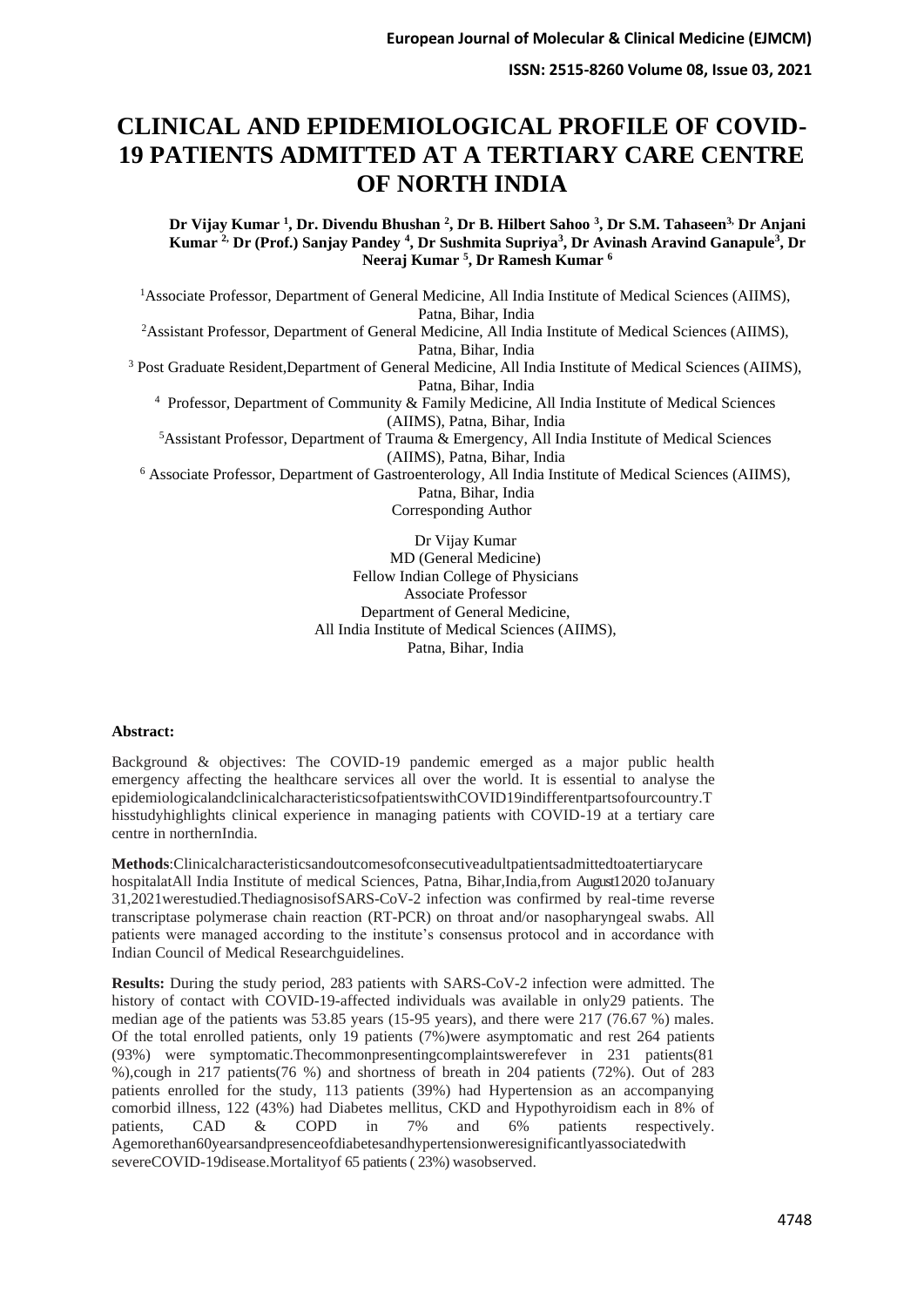### **Interpretation&conclusions**:MajorityofthepatientswithCOVID-

19infectionpresentingtoourhospital were elderly and symptomatic. Fever was noted only in three-fourth of the patients and respiratory symptoms in more than half of the enrolled patients. Patients with comorbidities were more vulnerable to complications. Certain Inflammatory markers like serum CRP, Ferritin, LDH, & D-Dimer have define prognostic value. Triaged classificationofpatientsandprotocol-basedtreatmentresultedingoodoutcomesandlowcasefatality.

### **Key words** - comorbidities - COVID-19 - hypoxia - India - pandemic – pneumonia-Inflammatory marker **Introduction:**

The World Health Organization (WHO) reported more than 179 million confirmed cases of SARS-CoV-2 infection and more than Threemillion deaths globally<sup>3</sup>, with India contributing to more than 29 million confirmed patients and more than Three Lakhs deaths until June 22, 2021<sup>4</sup>  $2021<sup>4</sup>$ . The first patientinIndiawasreportedfromKerala,andgradually COVID-19hasengulfedtheentirecountry.Patientswith SARS-CoV-2infectionmayhavemild-to-asymptomatic illness, but some rapidly progress to acute respiratory distress syndrome (ARDS), multi-organ dysfunction syndrome (MODS) and death. Coronaviruses (CoVs) is accountable for mixture of ailments in human and animals that include respiratory, enteric, renal, and neurological diseases 1 .Combined, animal and human coronaviruses fall into four genera namely alpha coronavirus, beta coronavirus, gamma coronavirus, and delta coronavirus genus. The Middle East respiratory syn- drome (MERS), Severe acute respiratory syndrome (SARS), and SARS-CoV-2 all three belong to beta coronavirusgenus.<sup>2</sup> .There have already been three zoonotic outbreaks in this century. Severe acute respiratory syndrome coronavirus (SARS-CoV) with about 10% case fatality rate (CFR) was initially witnessed from China in 2002, while Middle East respiratory syndrome coronavirus (MERS-CoV) infection with about 34.4% CFR was originally detailed from Saudi Arabia in June 2012<sup>2</sup>. The third outbreak coronavirus disease 19 (COVID-19) is indisputably the most frightening compared to the previous epidemics, which has spread from a marketplace inWuhan, China in December 2019 to more than 213 countries and territories, infecting more than 1.5 crore people with death toll more than 6 lakhs of the world within nine months. With nearly 4% CFR, we have never thought anything like this highly contagious and pathogenic COVID-19, caused by severe acute respiratory syndrome coronavirus 2 (SARS-CoV-2).

It is pertinent to identify the clinical and demographic characteristics of patients considering the novelty and substantial heterogeneity of the illness across the world, particularly in countries like China and India<sup>5.67.8</sup>. This study describes the demographic characteristics, comorbid conditions, baseline laboratory findings, clinical course and outcomes among COVID-19 patients admitted at All India Institute of Medical Sciences, Patna, a dedicated COVID hospital in North India.

#### **Material & Methods:**

**Study population and settings**: The study was conducted at All India Institute of Medical Sciences, Patna, Bihar, a dedicated covid hospital in North India, from  $1<sup>st</sup>$  August 2020 to  $31<sup>st</sup>$  January 2021. Individuals with influenza-like illness who fulfilled the ICMR screening criteria (dated May 18, 2020). Consecutive adult patients (>14 yrs.) who tested positive on real-time reverse transcriptase polymerase chain reaction (RT-PCR) assay for SARS-CoV-2 on a throat and/or a nasopharyngeal swab were admitted and included in the study. Pregnant women and children were excluded. The study was approved by the Institutional Research Committee & Institutional Ethics Committee.

**Data collection**: Awritten informed consent was taken in person from patients by the treating team while a telephonic consent was obtained from the quarantined immediate family members in case the patient was unable to consent himself/herself. Demographic details, medical history including comorbidities, history of exposure to COVID-19 and vitalparameters were recorded at admission to the hospital. Baseline laboratory parameters, treatment details and clinical outcomes were alsocollected.

**Casedefinitionsandclassification:**Astandardprotocol which included case definitions for categorization of SARS-CoV-2 infection, detailed management plan, baseline and follow up investigations and treatment according to clinical severity was devised by a group of experts from various specialties of the AIIMS/PATNA. This consensus treatment algorithm was developed after reviewing the guidelines of various international societies and revised national clinical management guidelinesforCOVID-19bytheMOHFW,Government ofIndia,datedMarch31,2020<sup>10</sup>.Symptomaticpatients were categorized to have mild, moderate or severe disease. Patients with uncomplicated upper respiratory tract infection or non-specific symptoms such asfever, cough, sore throat, nasal congestion, malaise and headachewereclassifiedtohavemilddisease.Patients with radiologically proven pneumonia but without the signs of severe pneumonia were categorized as moderatedisease. Patients of disease severity Mild & Moderate were taken as Non-Severe in our analysis while Severepneumoniaincludedapatient withfever, plusoneof the following: respiratory rate > 30 breaths/min, severe respiratory distress and SpO2<90%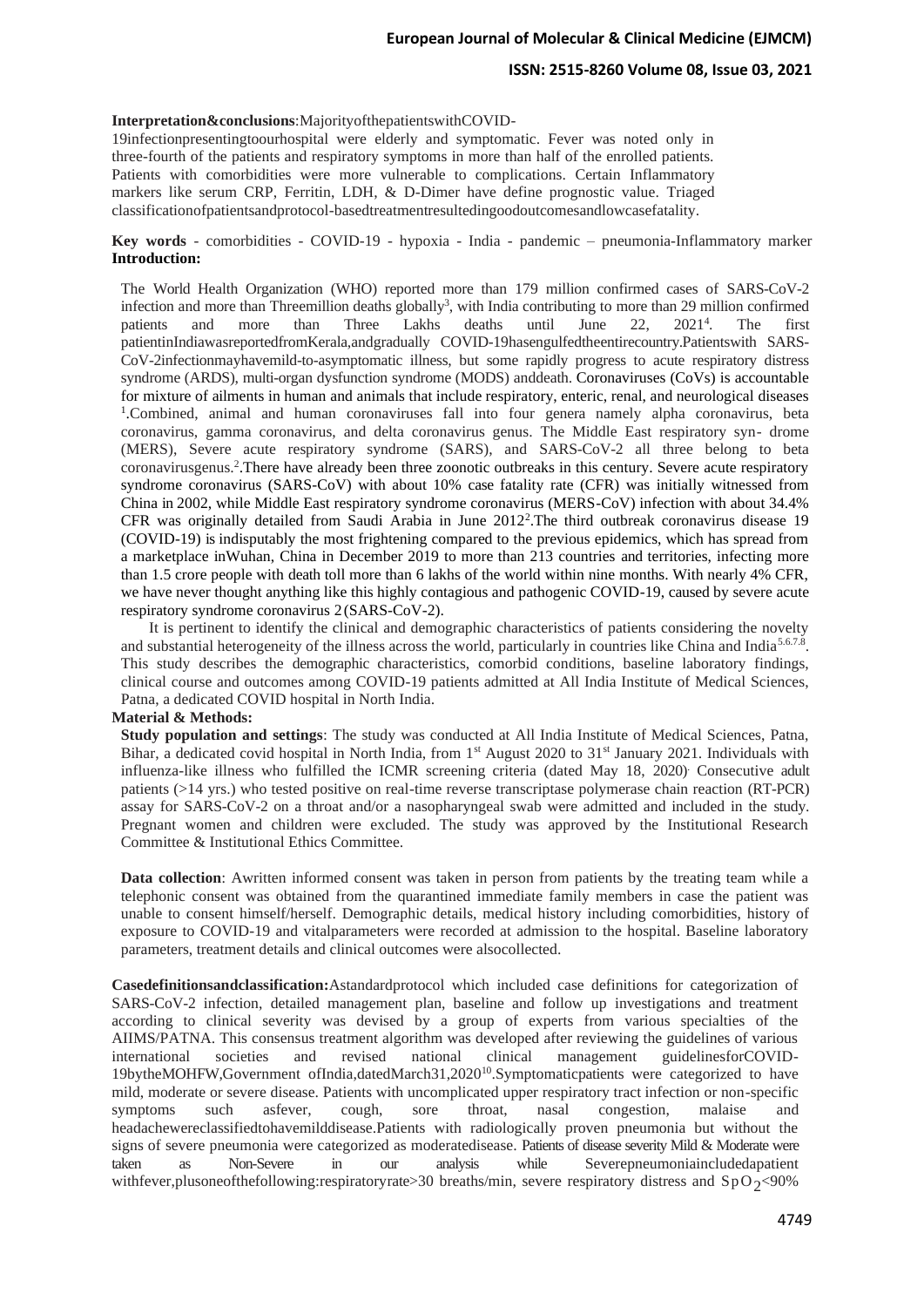### **ISSN: 2515-8260 Volume 08, Issue 03, 2021**

on room air. Standard criteria for d e f i n i n g ARDS and MODS were used<sup>68,69</sup>. Critically ill patients included those who had severe pneumonia, shock and organ dysfunction syndrome at admission or during hospital stay. All stable patients irrespective of symptoms were treated in isolation rooms, while those with critical illness were admitted in the intensive care unit (ICU). Standard organ-specific supportive care was provided when clinically indicated.

**Specimen collection, laboratory test and discharge policy:** Throat and/or nasopharyngeal specimens were obtained using standard techniques. The nasopharyngeal samples were tested using the National Institute of Virology (NIV), Pune-developed kits as per the ICMR recommendations<sup>11</sup>. The ICMR guidelines were followed to discharge the patients from the hospital $1^{2,13}$ . Initially, till May 8, 2020, all the admitted patients were discharged only after two consecutive nasopharyngeal swabs (done after 14<sup>th</sup> day of stay) tested negative on RT-PCR. After May 8, 2020, with a change in the national guidelines, asymptomatic and mild patients weredischargedafter10daysofsymptomonset and being afebrile for three consecutive days. The discharge guidelines for severe pneumonia were also revised and mandated oxygen-free period of three days and a negative RT-PCR result as against the two samplespreviously $^{12,13}$ .

**Statistical analysis:** Statistical analysis was carried out using Statistical Package for the Social Sciences (SPSS Inc., Chicago, IL, USA, version 23.0 for Windows) and Microsoft Excel 2016. All quantitative data such as age, weight, hemodynamic parameters and laboratory values were estimated using measures of central location (mean). Qualitative or categorical variables were described as proportions. For normally distributed data, means were compared using independent *t* test. Mann-Whitney U-test was applied for statistical analysis of skewed continuous variables and ordered categorical variables. .

#### **Results :**

**Demographics and baseline clinical characteristics:**During the study period, 283 patients were diagnosed tohaveCOVID-19andwereincludedinthestudy.The baseline demographic and clinical characteristics of these patients are summarized in Table I. The median age of the patients was found to be 53.85 yrs. (SD: 15.85, range: 15-95 yrs.) and out of  $283(n=283)$ ,  $217(76.67%)$  were Males and  $66(33.33%)$  were females. Out of total 283 patients, 28 (9.89%) were in age group of 15-30 years, 52 (18.37%) in 31-45 years, 90 (31.80%) in 46-60 years and 113 (about 40%) were in age group of more than 60 years. Among the symptomatic patients(n=283), total 218 (77%) patients were discharged from the hospital while 65 (23%) patients succumbed to covid-19.out of 217 male patients, 167 (77%) were survivors while 50 male patients (23%) succumbed to covid-19. Out of total 66 female patients 51 (77%) were survivors while 15(23 %) were nonsurvivors. Out of total 65 Deaths of covid-19 patients out of 283 patients admitted during the study period, 50 (about 80%) were males while only 15 (about 20%) were females. In the age group of 15-30 years, there was not a single mortality during the study period. While mortality (n=65) was 9 (14%) in age group of 16-30 years, 20 (about 33%) in age group of 46-60 years and 36(about 53%) deaths were in elderly population (age more than 60 years).

Out of 283 patients (n=283), 231(81%) patients were having history of fever, which was the most common symptom. Second most common symptom was cough which was present in 217 (76%) patients. Out of that only 6 patients had history of sputum production. 204 (72% ) patients had history of dyspnea and in all the patients who succumbed to death had, history of dyspnea. 92 (32%) patients had complaints of headache. Other symptoms were fatigue in 50(17% ), sore throat in 36( 12% ), and nasal congestion in 3(1% ). Around 12(4%) patients had history of diarrhoea and only 3 (1%) patients had history of nausea and vomiting. 19 (6% ) patients were asymptomatic and there was no mortality in these 19 patients.

Out of 283 patients (n=283),104(36%) patients were having history of smoking, and they were mostly males. Out of 104 smokers (n=104), 36(34%) patients died and rest 68( 66% ) survived. 29(10%) patients had history of contact to covid-19 patients. Only 4 patients had history of travel in last 14 days of onset of symptoms.

#### **Table No. 1 Demographic profile of Covid-19 patients in Survivors &Non Survivors**

|          | Total cases $(n)=283$ | Survivors=218 | Non-<br>survivors=65 |
|----------|-----------------------|---------------|----------------------|
| AGE(vrs) |                       |               |                      |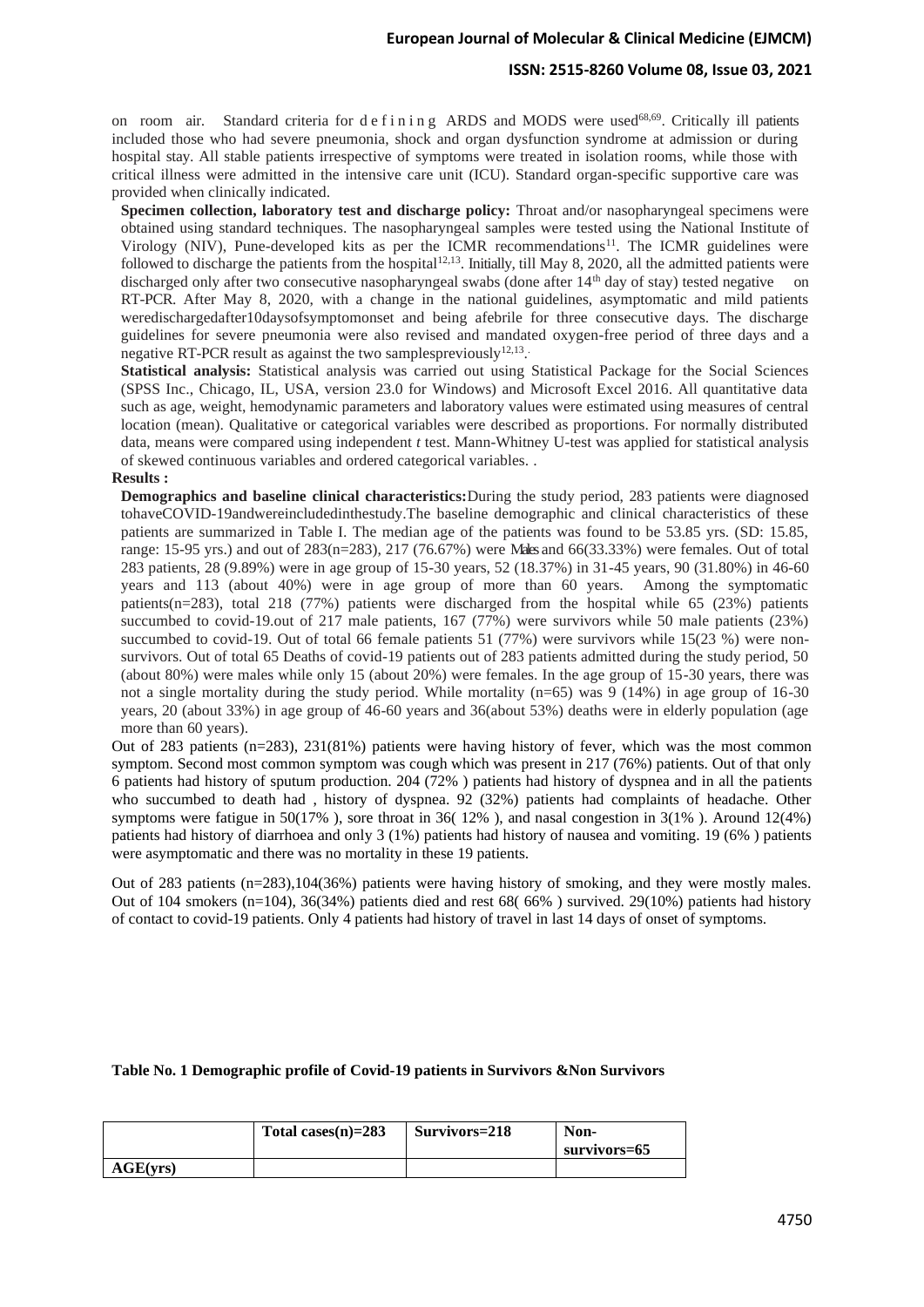# **ISSN: 2515-8260 Volume 08, Issue 03, 2021**

| $15 - 30$             | 28               | 28               | $\boldsymbol{0}$ |
|-----------------------|------------------|------------------|------------------|
| $31 - 45$             | 52               | 43               | 9                |
| $46 - 60$             | 90               | 70               | 20               |
| $>60$                 | 113              | 77               | $\overline{36}$  |
| <b>MALE</b>           | 217              | 167              | $\overline{50}$  |
| <b>FEMALE</b>         | 66               | 51               | 15               |
|                       |                  |                  |                  |
| <b>COMORBIDITY</b>    |                  |                  |                  |
| <b>HTN</b>            | 113              | 75               | 38               |
| T <sub>2</sub> DM     | 122              | 88               | 34               |
| <b>COPD</b>           | 17               | 16               | 1                |
| CAD/CVS               | 21               | 13               | 8                |
| <b>HYPOTHYROID</b>    | 23               | 17               | 6                |
| <b>CKD</b>            | 24               | 14               | 10               |
| <b>ABSENT</b>         | 100              | 85               | 15               |
| Hepatitis B/C         | 3                | $\overline{2}$   | 1                |
| Hematological         | $\mathbf{1}$     | $\mathbf{1}$     | $\overline{0}$   |
| malignancy            |                  |                  |                  |
| <b>COMPLICATION</b>   |                  |                  |                  |
| Septic shock          | 44               | $\,8\,$          | 36               |
| <b>ARDS</b>           | 61               | $\overline{5}$   | 56               |
| <b>AKI</b>            | 17               | $\overline{7}$   | 10               |
| <b>PNEUMONIA</b>      | 64               | $\overline{55}$  | 9                |
| <b>ABSENT</b>         | 150              | 148              | $\overline{2}$   |
|                       |                  |                  |                  |
| <b>SYMPTOMS</b>       |                  |                  |                  |
| Fever                 | 230              | 169              | 61               |
| Headache              | 92               | 59               | 33               |
| Cough                 | 217              | 157              | 60               |
| Dyspnea               | 204              | 139              | 65               |
| Sputum production     | 6                | 6                | $\boldsymbol{0}$ |
| Nasal congestion      | 3                | 3                | $\boldsymbol{0}$ |
| Sore throat           | 36               | 30               | 6                |
| Hemoptysis            | $\boldsymbol{0}$ | $\boldsymbol{0}$ | $\boldsymbol{0}$ |
| Fatigue               | 50               | 36               | 14               |
| Nausea/vomiting       | $\mathfrak{Z}$   | $\mathfrak{Z}$   | $\boldsymbol{0}$ |
| Diarrhea              | 12               | 10               | $\overline{c}$   |
| Myalgia/arthralgia    | 7                | 6                | $\mathbf{1}$     |
| chills                | 1                | $\theta$         | $\mathbf{1}$     |
| Asymptomatic          | 19               | 19               | $\boldsymbol{0}$ |
| Smoker                | 104              | 68               | 36               |
| Non-smoker            | 179              | 150              | 29               |
| Migrant               | $\overline{4}$   | $\overline{4}$   | $\boldsymbol{0}$ |
| Non-migrant           | 279              | 214              | 65               |
| Exposed within 14     | 29               | 29               | $\overline{0}$   |
| days                  |                  |                  |                  |
| Not exposed           | 250              | 186              | 64               |
| Not<br>about<br>sure  | $\overline{4}$   | $\overline{3}$   | $\mathbf{1}$     |
| exposure              |                  |                  |                  |
| <b>Markers</b>        |                  |                  |                  |
| increased(0-<br>LDH   | 251              | 186              | 65               |
| 460)                  |                  |                  |                  |
| Ferritin increased(0- | 186              | 126              | 60               |
| 291)                  |                  |                  |                  |
| CRP increased(0-10)   | 231              | 178              | 53               |
| d-dimer increased(0-  | 204              | 144              | 60               |
| 0.5)                  |                  |                  |                  |
|                       |                  |                  |                  |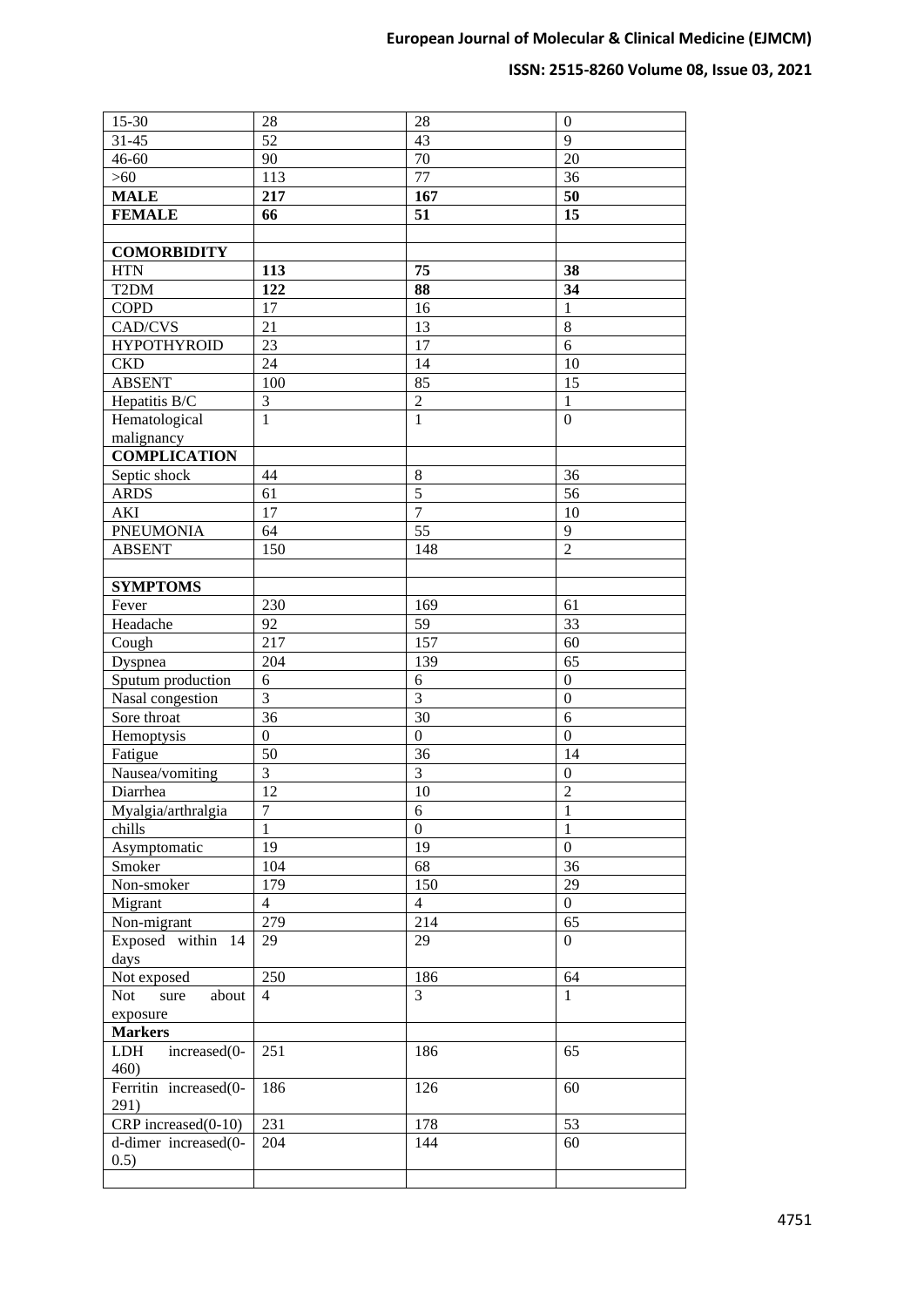**Clinical characteristics of patients with comorbid illness:**As far as associated comorbidities is concerned, (n=283), 113 (39%) patients were Hypertensives, 122 (43%) were having Diabetes mellitus, 17(6% ) were having COPD as comorbidity, 21(7%) were having Coronary artery disease, 23(8%) with hypothyroidism, 24(8% )were having Chronic Kidney disease, 3( 1%) with Hepatitis B/C and 1(0.35%) with hematological malignancy.. Out of 283 patients studied 100 were free from any comorbidities. Out of 113 hypertensives (n=113), mortality was 38 (33% ) while 75( 66% ) survived and were discharged. Out of 122 patients with Diabetes mellitus (n=122), mortality was 34(27%) while 88(73%) survived. Out of 17 COPD patients with covid-19, only one ( 6% ) succumbed to covid-19 and 16 ( 94% ) were discharged. Out of 24 CKD patients with covid-19, 14 (58% )survived while mortality was 10(42%). In covid patients with hypothyroidism as comorbidity(n=23), 17 (73%) survived while 6 (27%) patients succumbed to the disease.

|          | No. Of Survivors & Non-Survivors in different Age group of<br>Covid-19 patients |                        |             |           |  |  |  |  |  |  |
|----------|---------------------------------------------------------------------------------|------------------------|-------------|-----------|--|--|--|--|--|--|
| 90       |                                                                                 |                        |             |           |  |  |  |  |  |  |
| 80       |                                                                                 |                        |             |           |  |  |  |  |  |  |
| 70       |                                                                                 |                        |             |           |  |  |  |  |  |  |
| 60       |                                                                                 |                        |             |           |  |  |  |  |  |  |
| 50       |                                                                                 |                        |             |           |  |  |  |  |  |  |
| 40       |                                                                                 |                        |             |           |  |  |  |  |  |  |
| 30       |                                                                                 |                        |             |           |  |  |  |  |  |  |
| 20       |                                                                                 |                        |             |           |  |  |  |  |  |  |
| 10       |                                                                                 |                        |             |           |  |  |  |  |  |  |
| $\Omega$ |                                                                                 |                        |             |           |  |  |  |  |  |  |
|          | 15-30 years                                                                     | 31-45 years            | 46-60 years | >60 years |  |  |  |  |  |  |
|          |                                                                                 | survivors nonsurvivors |             |           |  |  |  |  |  |  |

| Figure No.1 Number of Survivors & Non-Survivors in different age groups |  |  |  |  |
|-------------------------------------------------------------------------|--|--|--|--|
|                                                                         |  |  |  |  |
|                                                                         |  |  |  |  |
|                                                                         |  |  |  |  |

### **Figure No. 2 Number of Survivors & Non-Survivors with different comorbidity**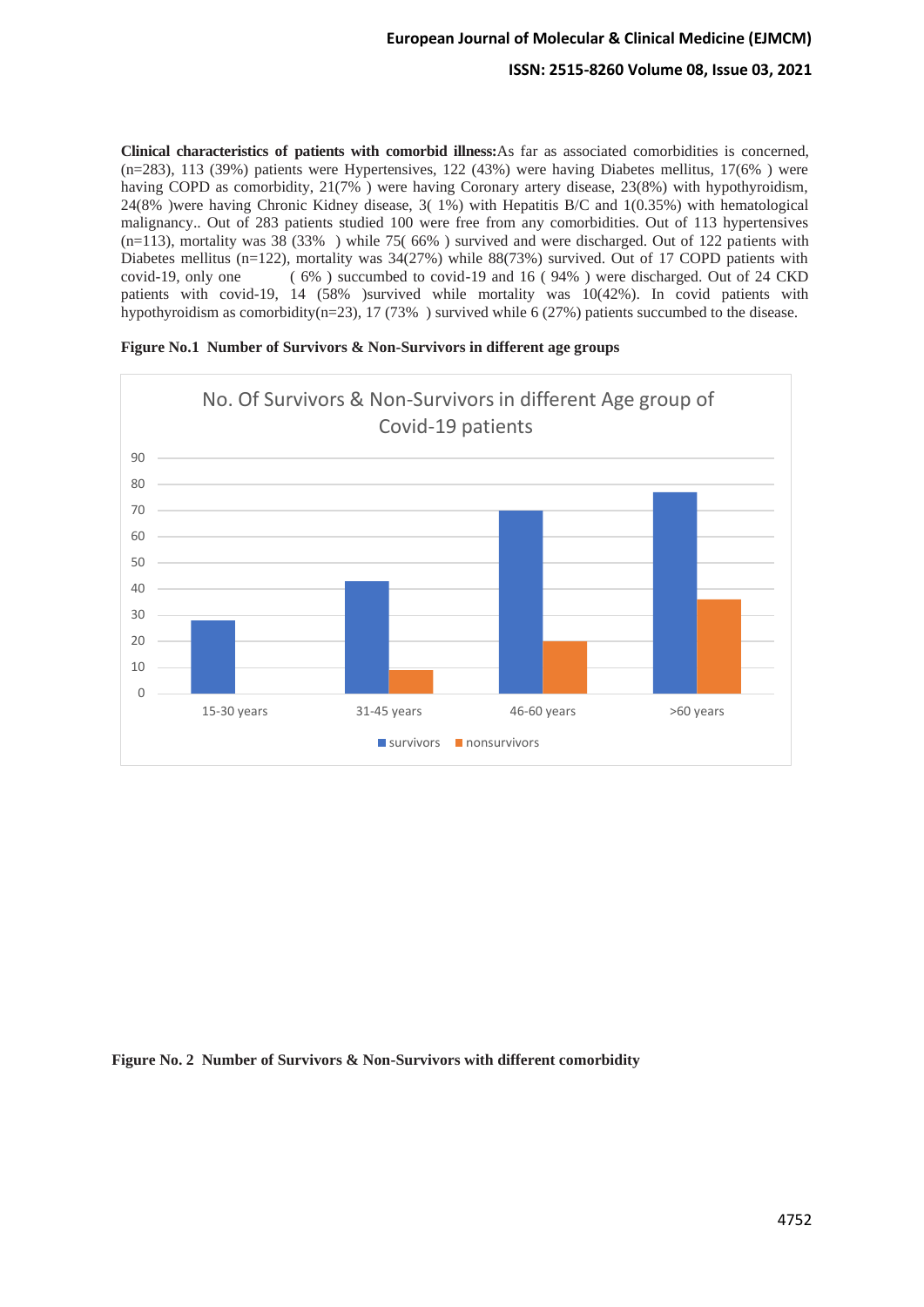

**Clinical characteristics of patients with complications:**Out of 283 patients(n=283), 150 (53%) patients didn't develop any complication while 64 (22% )developed pneumonia, 61 (21%) developed ARDS, 44 ( 15%) developed septic shock and 17 (6% ) developed Acute Kidney Injury during the course of hospital stay. Out of total 64 patients (n=64) who developed pneumonia, most of them 55 (85%) recovered well and discharged from the hospital while 9 (15%) out of 64 died due to that complication. Out of 61 patients (n=61) who developed ARDS as complication, only 5 (8%) survived while 56 (92%) succumbed to the disease. Out of 44 patients who develop septic shock(n=44), only 8 (18%) patients survived and rest 36(82%) died. Out of 17 patients (n=17), who developed AKI, only 7(41%) survived while death was there in rest 10 (59%) patients. Out of 150 patients who had not developed any complications, mortality was only 2 (1.5%) while rest 148(98.5%) survived.

**Figure No. 3 Number of Survivors & Non-Survivors with different complications**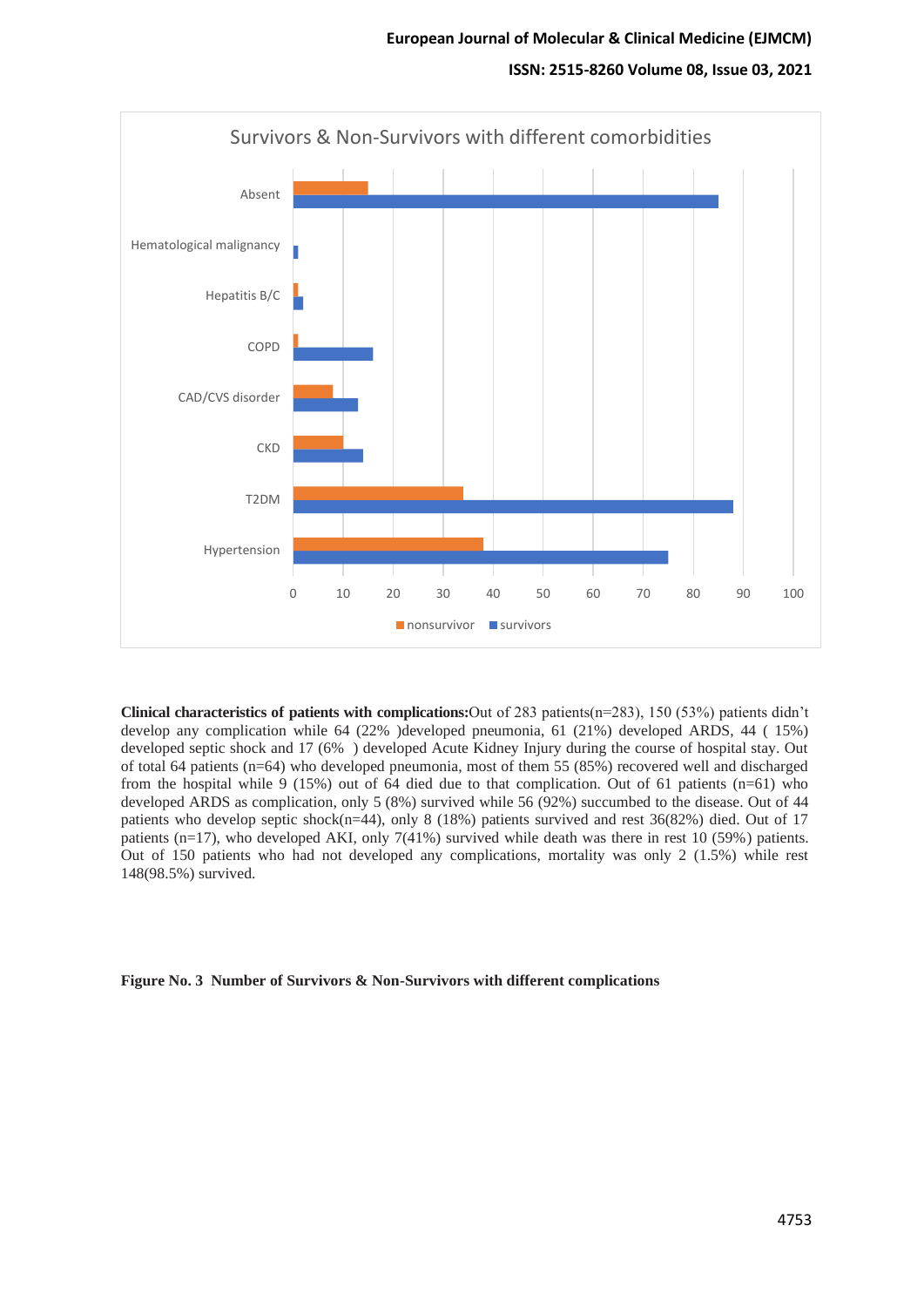# **ISSN: 2515-8260 Volume 08, Issue 03, 2021**



|                    | Total cases=283  | Severe=84        | Non-severe=199 |
|--------------------|------------------|------------------|----------------|
| Age                |                  |                  |                |
| $15 - 30$          | 28               | $\boldsymbol{0}$ | 28             |
| $31 - 45$          | 52               | 12               | 40             |
| $46 - 60$          | 90               | 27               | 63             |
| $>60$              | 113              | 45               | 68             |
| Male               | 217              | 63               | 154            |
| Female             | 66               | 21               | 45             |
| Comorbidity        |                  |                  |                |
| <b>HTN</b>         | 113              | 48               | 65             |
| T <sub>2</sub> DM  | 122              | 46               | 76             |
| <b>COPD</b>        | 17               | $\overline{5}$   | 12             |
| CAD                | 21               | 6                | 15             |
| <b>CKD</b>         | 24               | $\overline{12}$  | 12             |
| <b>HYPOTHYROID</b> | 23               | $\overline{7}$   | 16             |
| <b>ABSENT</b>      | 100              | 20               | 80             |
| <b>Symptoms</b>    |                  |                  |                |
| Fever              | 230              | 78               | 152            |
| Headache           | 92               | 37               | 55             |
| Cough              | 217              | 75               | 142            |
| Dyspnea            | 204              | $\overline{82}$  | 122            |
| Sputum production  | 6                | $\mathbf{0}$     | 6              |
| Nasal congestion   | $\overline{3}$   | $\overline{0}$   | $\overline{3}$ |
| Sore throat        | 36               | 10               | 26             |
| Hemoptysis         | $\boldsymbol{0}$ | $\boldsymbol{0}$ | $\mathbf{0}$   |
| Fatigue            | 50               | 15               | 35             |
| Nausea/vomiting    | $\overline{3}$   | $\mathbf{1}$     | $\overline{2}$ |
| Diarrhea           | 12               | $\overline{2}$   | $10\,$         |
| Myalgia/arthralgia | $\overline{7}$   | $\,1\,$          | 6              |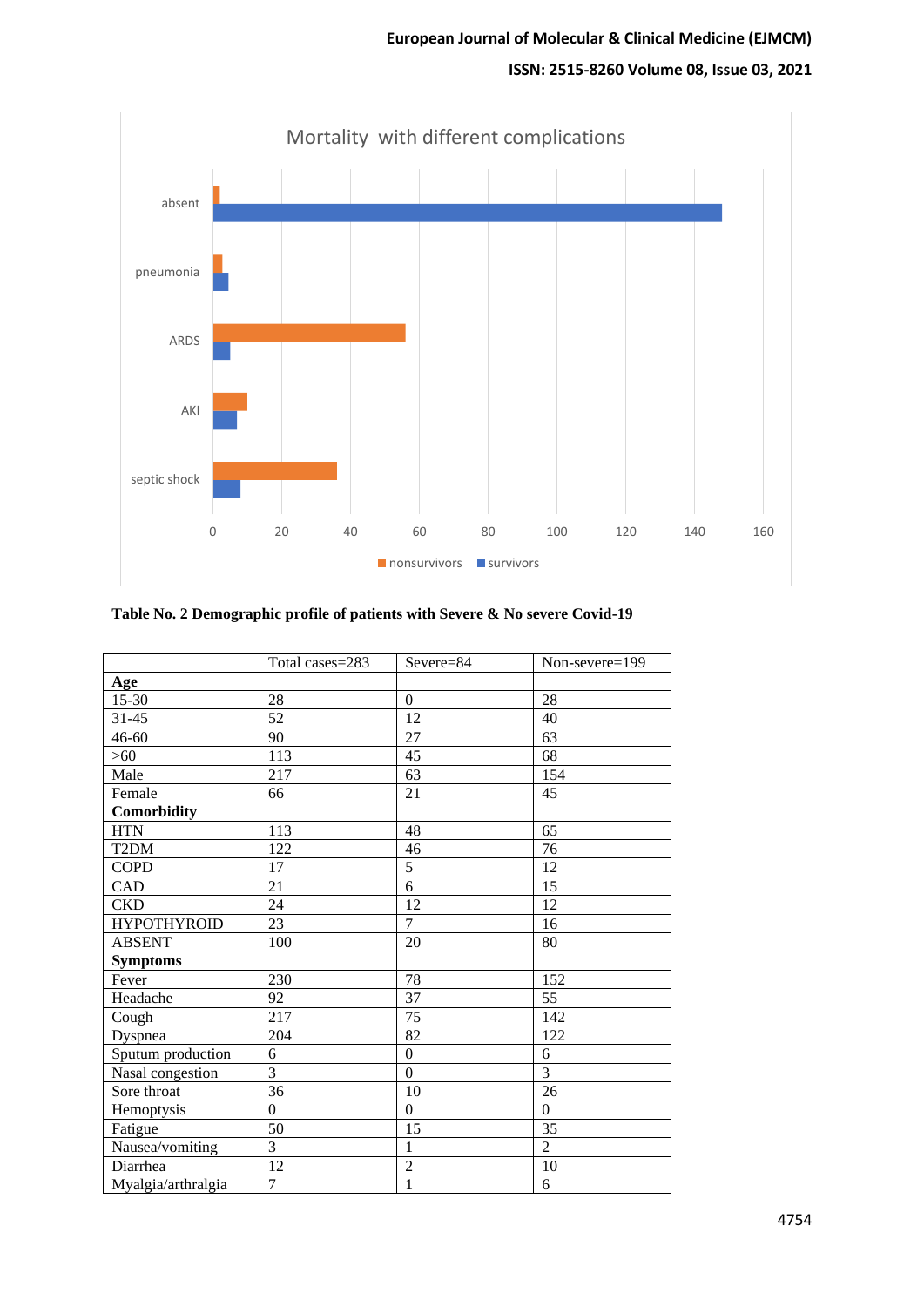### **ISSN: 2515-8260 Volume 08, Issue 03, 2021**

| chills                | 1              | 1              | $\theta$       |
|-----------------------|----------------|----------------|----------------|
| Asymptomatic          | 19             | $\theta$       | 19             |
| Hep B/C               | $\overline{3}$ | $\mathbf{1}$   | $\overline{2}$ |
| Hematological         | $\overline{1}$ | $\overline{0}$ | $\mathbf{1}$   |
| malignancy            |                |                |                |
| Complication          |                |                |                |
| Septic shock          | 44             | 35             | 9              |
| <b>AKI</b>            | 17             | 11             | 6              |
| <b>ARDS</b>           | 61             | 52             | 9              |
| Pneumonia             | 64             | 26             | 38             |
| Absent                | 150            | 13             | 237            |
| Smoker                | 104            | 35             | 69             |
| Non-smoker            | 179            | 49             | 130            |
| Migrant               | $\overline{4}$ | $\Omega$       | $\overline{4}$ |
| Non-migrant           | 279            | 84             | 195            |
| Exposed within<br>-14 | 29             | 1              | 28             |
| days                  |                |                |                |
| Not exposed           | 250            | 81             | 169            |
| Not<br>about<br>sure  | $\overline{4}$ | $\overline{2}$ | $\overline{2}$ |
| exposure              |                |                |                |
| LDH increased         | 251            | 84             | 167            |
| Ferritin increased    | 186            | 73             | 113            |
| CRP increased         | 231            | 68             | 163            |
| d-dimer increased     | 204            | 74             | 130            |

**Clinical correlation of various inflammatory markers in disease severity:**Out of all the inflammatory markers, serum LDH, Ferritin, CRP, and D-Dimer was significantly increased in (n=283) 251(88%) patients, 186( 65%) patients, 231(81% ) patients and 204(72%) respectively. Out of 251 patients with raised serum LDH level 186 (74%) survived while 65(26% ) died. Similarly Out of 186 patients with raised serum Ferritin level 126 (67% ) survived while 60 (33% ) died. Out of 231 patients with raised serum CRP level 178 (77% ) survived while 53(23%) died. While Out of 204 patients with raised serum D-Dimer level 144 (70%) survived while 60(30%) succumbed to covid-19.



### **Figure No. 4Different Inflammatory Markers with Mortality**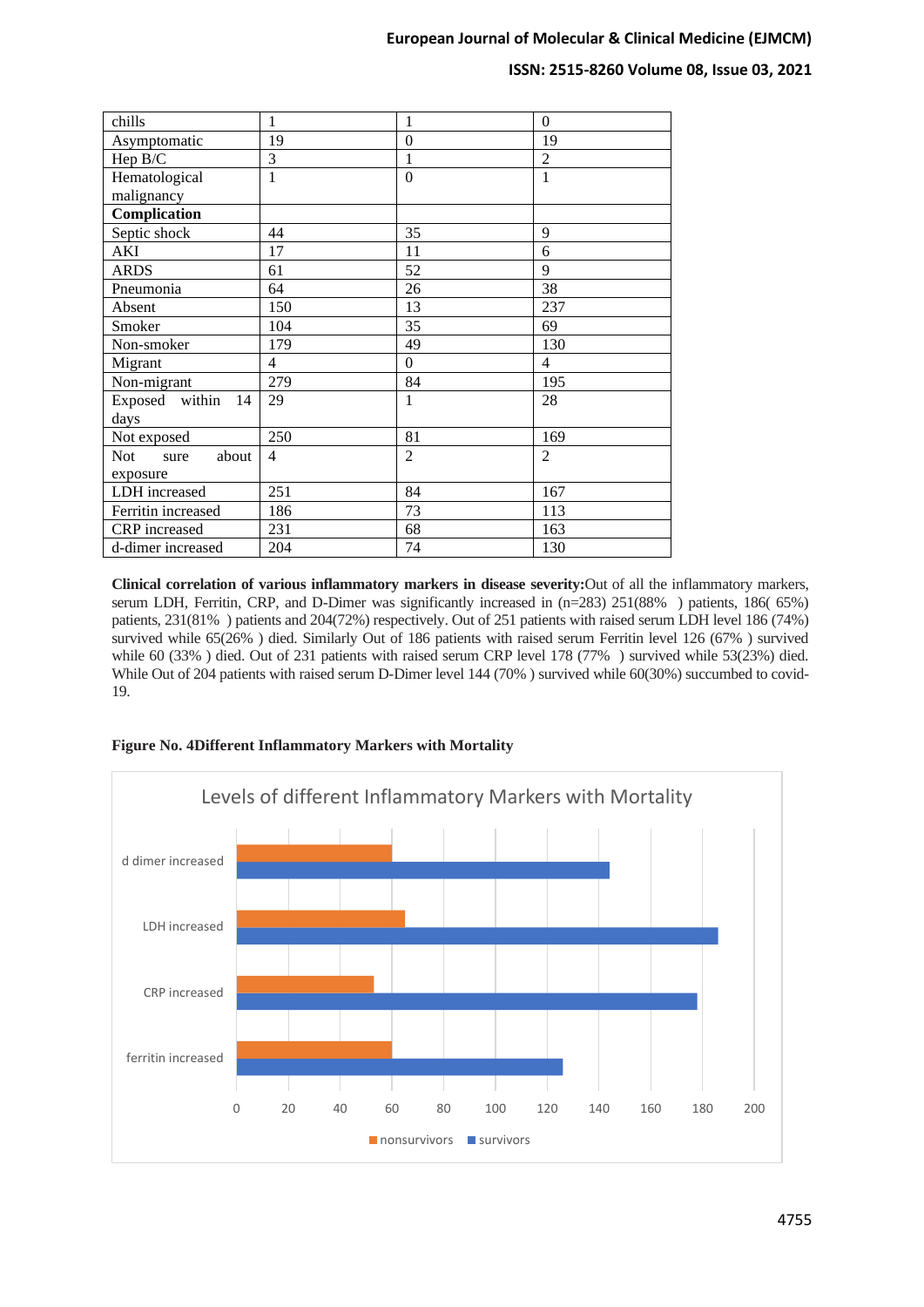**Clinical characteristics of critically ill patients:**Presence of comorbidities such as hypertension and diabetes, increased serum levels of inflammatory biomarkers (CRP, ferritin and LDH) and renal dysfunction/high creatinine atadmission were significantly higher among critically ill patients. (*P*<0.05). High D-dimers and fibrinogen levels were also observed among these patients.

### **Table No. 3:Descriptive Statistics**

|                                            | N   | Minimum | Maximum | Mean     | <b>Std. Deviation</b> |
|--------------------------------------------|-----|---------|---------|----------|-----------------------|
| Age of COVID 19 patients                   | 283 | 15.00   | 95.00   | 53.8516  | 15.85258              |
| LDH level at the time of<br>admission      | 283 | 271.00  | 3912.00 | 974.2185 | 560.67724             |
| Ferritin level at the time of<br>admission | 283 | 5.70    | 4416.00 | 728.5334 | 643.59163             |
| CRP level at the time of<br>admission      | 283 | 1.80    | 354.36  | 78.8852  | 87.12769              |
| D-dimer level at the time of<br>admission  | 283 | .15     | 20.00   | 3.0180   | 4.57020               |
| Valid N (listwise)                         | 283 |         |         |          |                       |

As the P-P plots and Shapiro-Wilk test shows that biochemical markers data was not normally distributed so it is represented as Median (IQR) / Boxplot and tested using Mann-Whitney U test. **Table No. 4:Descriptive Statistics**

|             |         | <b>LDH</b><br>the<br>admission | level<br>time | at<br>of | the<br>admission | time | of | Ferritin level at CRP level at the D-dimer level at<br>of<br>time<br>admission | the<br>admission | time | of |
|-------------|---------|--------------------------------|---------------|----------|------------------|------|----|--------------------------------------------------------------------------------|------------------|------|----|
| N           | Valid   | 283                            |               |          | 283              |      |    | 283                                                                            | 283              |      |    |
|             | Missing |                                |               |          | 0                |      |    | 0                                                                              | 0                |      |    |
| Median      |         | 837.0000                       |               |          | 551.0000         |      |    | 43.0000                                                                        | 1.1100           |      |    |
| Percentiles | 25      | 590,0000                       |               |          | 198.0000         |      |    | 12.4500                                                                        | .5000            |      |    |
|             | 50      | 837.0000                       |               |          | 551.0000         |      |    | 43.0000                                                                        | 1.1100           |      |    |
|             | 75      | 1167.0000                      |               |          | 1185.0000        |      |    | 114.0000                                                                       | 2.9000           |      |    |

#### **Correlation of various inflammatory markers with mortality of covid-19 patients:**

we have framed null hypothesis assuming that not a single inflammatory marker is strongly correlating with the mortality of covid 19 patients and the hypothesis test summary is described in Table No.5.Based on statistical analysis, by using Independent samples Mann whitney U test, we have rejected the null hypothesis and it has been inferred that inflammatory markers serum LDH, Serum Ferritin, serum CRP & serum D-Dimer levels are strongly related with severity of the disease and are related with mortality of the patients. These markers have definite prognostic value in covid-19.

**Discussion:**SARS-CoV-2 is one of the most virulent pathogens causing severe acute respiratory illness along with MERS and swine flu in humans. Initial case studies from China demonstrated COVID-19 to be a respiratory illness with a spectrum ranging from mild illness (81%), severe respiratory distress (14%) and critical illness in five per cent with a case fatality rate of around 2.4 per cent<sup>14</sup>. Considerable disparitiesin demographic and clinical patterns have been observed between countries across different continents. This prospective study demonstrated the clinical profileand outcomes of initial COVID-19 patients from northern India. These patients were well categorizedaccording to severity and managed using standard protocols for investigations and treatment.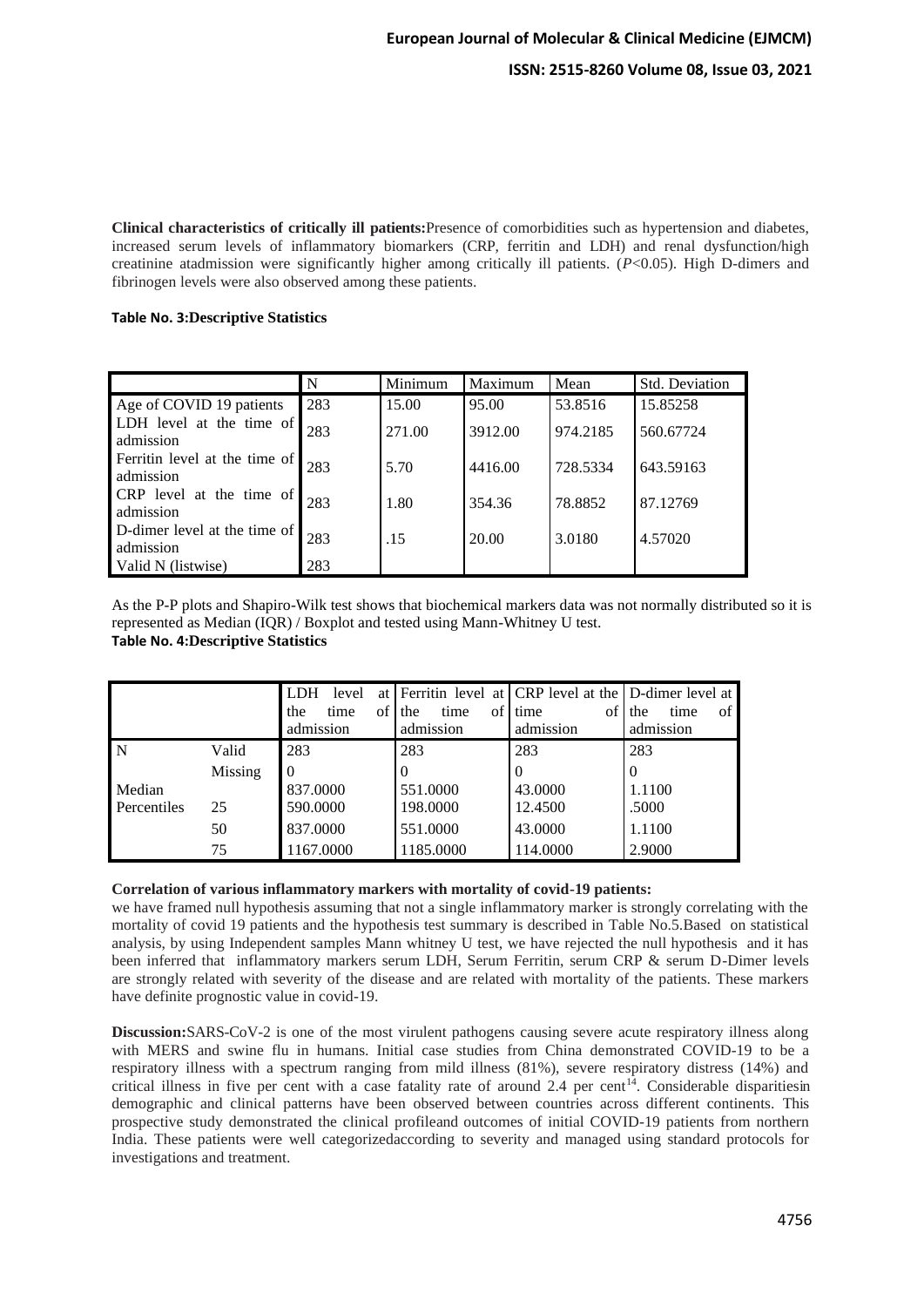### **ISSN: 2515-8260 Volume 08, Issue 03, 2021**

Patients in our study were almost of similar age group (median age– 53.85 yrs.) as compared to those in China (median age – 56 yrs.)<sup>15</sup>, New York (median age – 63 yrs.)<sup>16</sup> or Italy(median age – 63 yrs.)<sup>17</sup>. The Covid-19 virus affects the older population more commonly. Males are more commonly affected than the females. Mortality in younger population were less than the older population. T2DM and Hypertension were the most common comorbidities associated with this disease. Another observation was an increased incidence of severe COVID-19 disease manifestations in patients with underlying chronic diseases (hypertension 16.6% and diabetes 14.9%). Similar findings have been reported from various studies across theworld <sup>18,19,20</sup>.

As per our institutional protocol, early institution of heparin therapy based on Ddimerslevelswasstrictlyfollowed..Tang *et al*<sup>21</sup>also observed beneficial effects of early initiation of low molecular weight heparin among the 449 severe COVID-19 patients with markedly elevated D-dimers with a significantly improved 28 day overall survival (*P*=0.017 and *P*=0.029, respectively) among the users versus non-users.

Thecasefatalityrateinourstudywas23percent. Higher mortality in our study has been observed as most of the patients admitted to our centre are symptomatic and having severe disease.

To conclude, in our study out of 283 patients enrolled, severe illness was seen in 29% per cent patients only. Fever was noted in 80% of the patients and respiratory symptoms in more than half of them. High inflammatory parameters and deranged creatinine predicted severe COVID-19 illness. Older patients with diabetes and hypertension were significantly associated with severedisease. the inflammatory markers like CRP, Ferritin, D-Dimer and LDH have definite value in guiding the mode of treatment and outcome of the disease. These inflammatory markers are taken as prognostic markers of the disease. Themanagement teamconsistingofphysiciansfromdifferentspecialties andtriagedclassificationofpatientsandprotocol-based managementalgorithmsresultedingoodoutcomesand low casefatality.

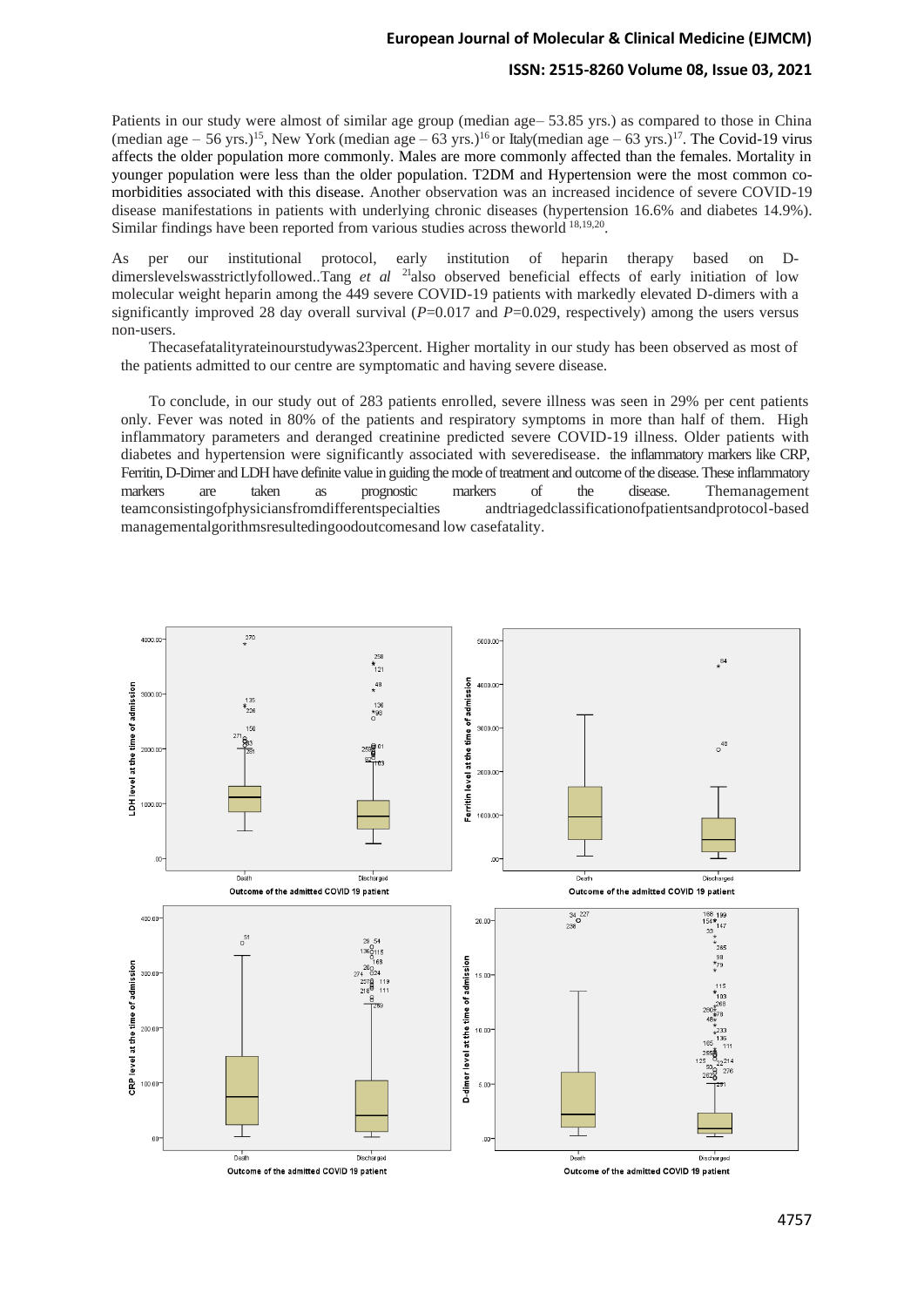# **Table No. 5:Hypothesis test summary**

|                         | <b>Null Hypothesis</b>                                                                                                                          | Test                                                  | Sig. | Decision                                 |
|-------------------------|-------------------------------------------------------------------------------------------------------------------------------------------------|-------------------------------------------------------|------|------------------------------------------|
| 1                       | The distribution of LDH level at the<br>time of admission is the same<br>across categories of Outcome of<br>the admitted COVID 19 patient.      | Independent-<br>Samples<br>Mann-<br>Whitney U<br>Test | .000 | <b>Reject the</b><br>null<br>hypothesis. |
| $\overline{2}$          | The distribution of Ferritin level at<br>the time of admission is the same<br>across categories of Outcome of<br>the admitted COVID 19 patient. | Independent-<br>Samples<br>Mann-<br>Whitney U<br>Test | .000 | Reject the<br>null<br>hypothesis.        |
| $\overline{\mathbf{3}}$ | The distribution of CRP level at the<br>time of admission is the same<br>across categories of Outcome of<br>the admitted COVID 19 patient.      | Independent-<br>Samples<br>Mann-<br>Whitney U<br>Test | .011 | <b>Reject the</b><br>null<br>hypothesis. |
| $\overline{4}$          | The distribution of D-dimer level at<br>the time of admission is the same<br>across categories of Outcome of<br>the admitted COVID 19 patient.  | Independent-<br>Samples<br>Mann-<br>Whitney U<br>Test | .000 | <b>Reject the</b><br>null<br>hypothesis. |

# **Hypothesis Test Summary**

Asymptotic significances are displayed. The significance level is .05.

**Conclusion:** The study showed variable range of presentations with fever, cough and dyspnea as the most common presenting symptoms. The inflammatory markers like serum CRP, LDH, Ferritin & D-Dimer have significant prognostic value and can be considered as mortality indicators in patients of Covid-19. Old age and co morbidity like CKD, CAD, Diabetes Mellitus and Hypertension are associated with poor prognosis.

**Limitations of the study:**The samples were collected from a particular geographical location , so it may not represent the population from other geographical area.

**Financial support & sponsorship:**None.

**Conflict of Interest**: None of the authors have conflict of interest.

### **References:**

1. OuX,LiuY,LeiX,LiP,MiD,RenL,etal.Characterizationof spike glycoprotein of SARS-CoV-2 on virus entry